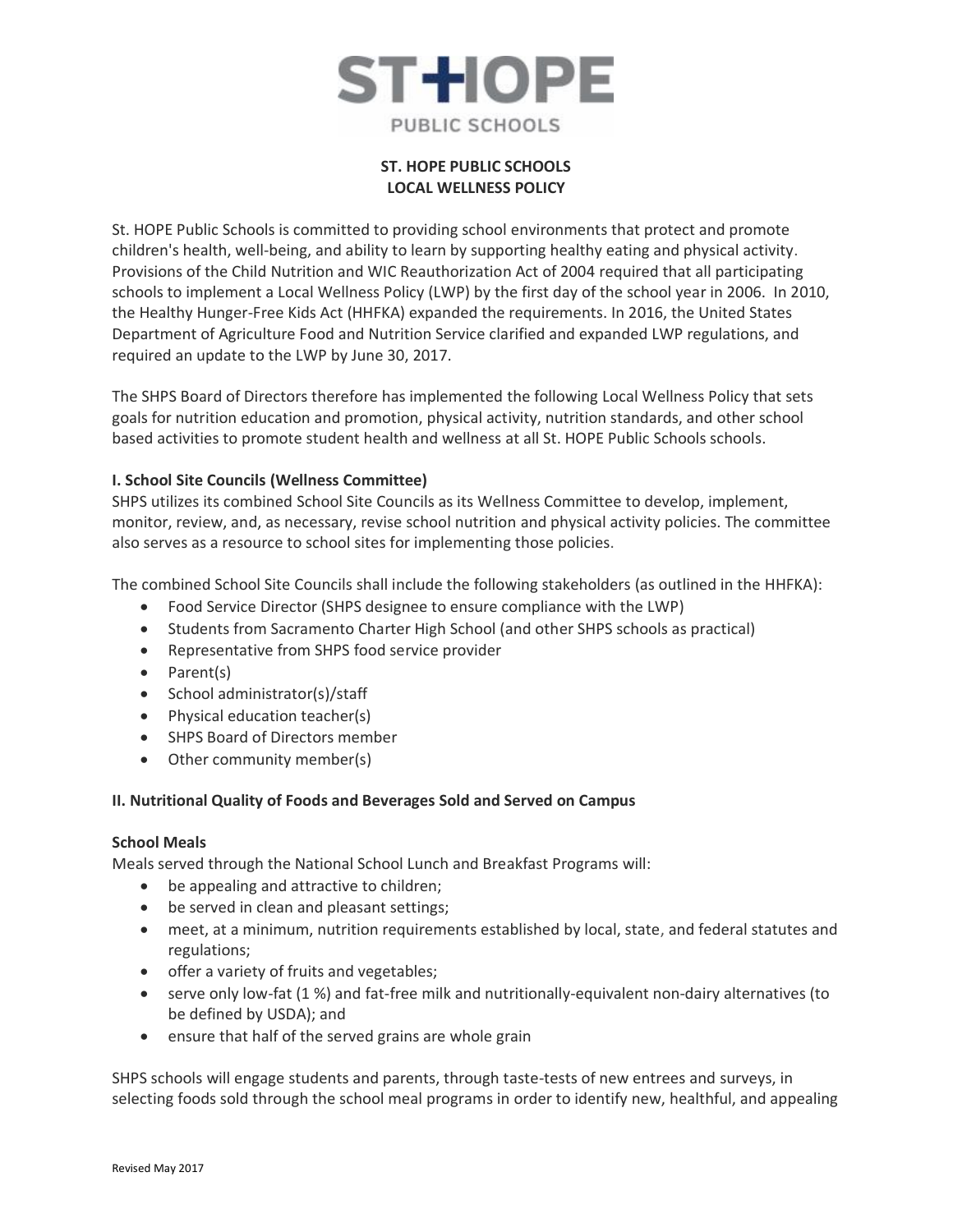food choices. In addition, SHPS schools will post menus at all points of sale and make available, upon request, the nutritional content of all meals.

Free and Reduced-priced Meals. SHPS schools will make every effort to eliminate any social stigma attached to, and prevent the overt identification of, students who are eligible for free and reduced-price school meals. Toward this end, SHPS schools may utilize electronic identification and payment systems; promote the availability of school meals to all students; and/or use nontraditional methods for serving school meals, such as "grab-and-go" or classroom breakfast.

Breakfast. To ensure that all children have breakfast, either at home or at school, in order to meet their nutritional needs and enhance their ability to learn SHPS schools will:

- to the extent possible, operate the School Breakfast Program.
- to the extent possible, utilize methods to serve school breakfasts that encourage participation, "grab-and-go" breakfast, or breakfast during morning break or recess.
- notify parents and students of the availability of the School Breakfast Program.
- encourage parents to provide a healthy breakfast for their children through newsletter articles, take-home materials, or other means.

Meal Times and Scheduling. SHPS schools:

- should provide students with at least 10 minutes to eat after sitting down for breakfast and 20 minutes after sitting down for lunch;
- should schedule meal periods at appropriate times, *e.g.,* lunch should be scheduled between 11 a.m. and 1:30 p.m.;
- should not schedule tutoring, club, or organizational meetings or activities during mealtimes, unless students may eat during such activities;
- should schedule recess periods to follow lunch (in elementary schools);
- should provide students access to hand washing or hand sanitizing before they eat meals or snacks; and
- should take reasonable steps to accommodate the tooth-brushing regimens of students with special oral health needs *(e.g.,* orthodontia or high tooth decay risk).

Qualifications of School Food Service Staff. Qualified nutrition professionals will administer the school meal programs. As part of SHPS's responsibility to operate a food service program, we will provide opportunities for all nutrition professionals to take advantage of continuing professional development whenever possible. Staff development programs should include appropriate certification and/or training programs for child nutrition directors, school nutrition managers, and cafeteria workers, according to their levels of responsibility.

Sharing of Foods and Beverages. SHPS schools discourage elementary school students from sharing their foods or beverages with one another during meal or snack times, given concerns about allergies and other restrictions on some children's diets. A monitored Share Table may be implemented for middleand high-school students in compliance with National School Lunch and Breakfast Program regulations, which helps minimize waste and encourages community building.

# **Foods and Beverages Sold Individually or Served Outside of Regular Breakfast and Lunch Offerings**

This section applies to foods sold outside of reimbursable school meals, such as through cafeteria a la carte [snack] lines, fundraisers, school stores, etc. These foods are classified by the USDA as competitive foods.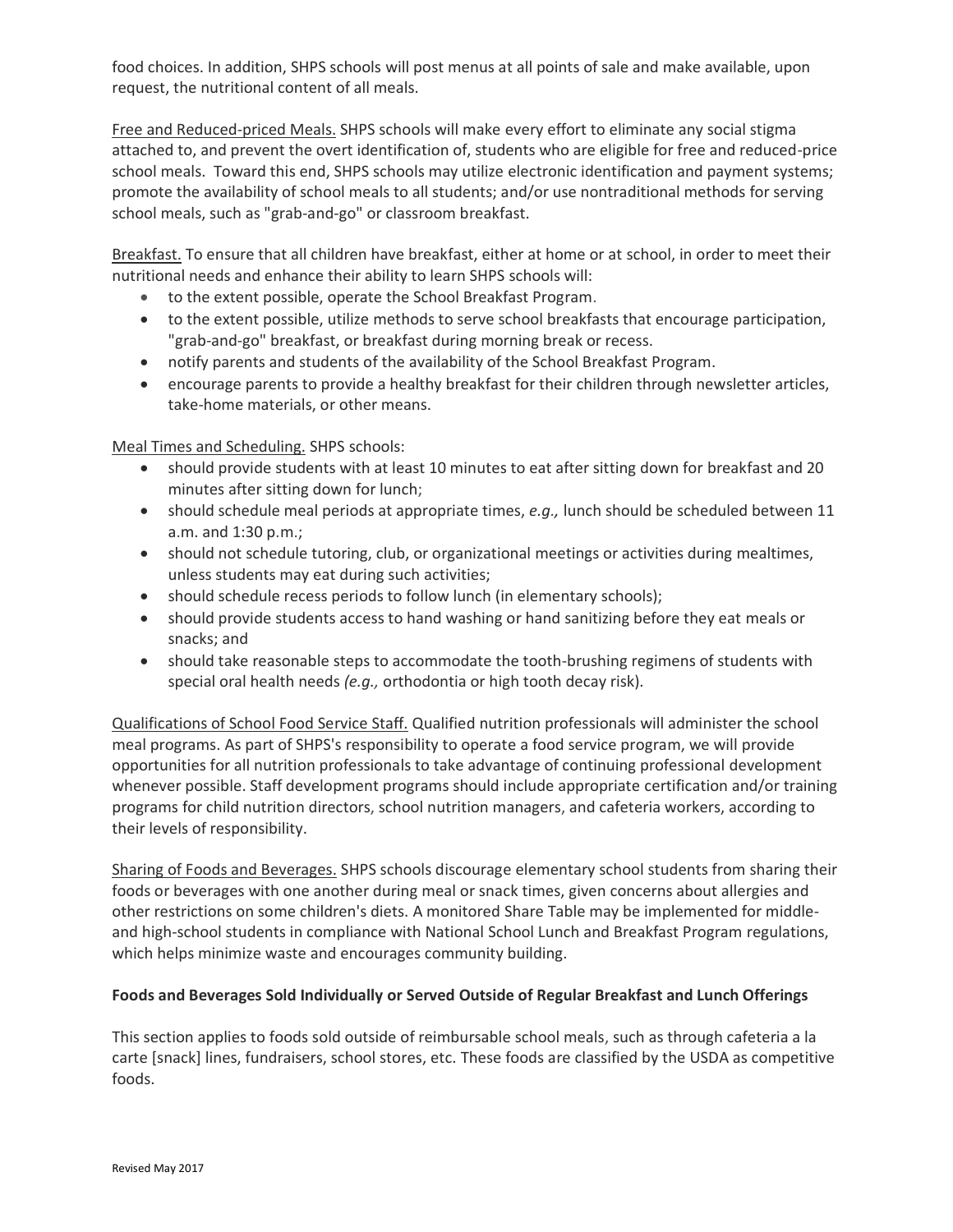Elementary Schools. The school food service program will approve and provide all food and beverage sales to students in elementary schools. Given young children's limited nutrition skills, food in elementary schools should be sold as balanced meals. If available, foods and beverages sold individually should be limited to low-fat and non-fat milk, fruits, and non-fried vegetables.

Middle/Junior High and High Schools. In middle/junior high and high schools, all food sold on school campuses outside the reimbursable school meal programs, should meet the nutrition standards as set forth in the California Education Code and the HHFKA. This includes those individual items sold through a la carte [snack] lines, student stores, or fundraising activities.

Food or beverages that do not meet nutrition standards set forth in the Ed Code may be sold on school grounds only if sales occur 30 minutes after the latest dismissal time on that campus.

Foods accompanying non-food sales must meet the requirements of food sold directly to students. For example, if a granola bar is gifted to students for purchasing \$10 of merchandize from the student store, that granola bar must meet all the requirements that it would if it were sold on its own.

Beverages.

- Allowed: water or seltzer water without added caloric sweeteners; fruit and vegetable juices that contain 100% fruit juice; unflavored or flavored low-fat (1%) or fat-free fluid milk and nutritionally-equivalent nondairy beverages (to be defined by USDA);
- Not allowed: soft drinks; sports drinks; iced teas; fruit-based drinks that contain less than 100% real fruit juice or that contain additional caloric sweeteners; beverages containing caffeine, excluding low-fat or fat-free chocolate milk (which contain trivial amounts of caffeine).

Food. A food item sold individually will, at minimum, meet all nutrition standards and specifically limit:

- calories from fat
- overall calories
- sugars
- sodium

A choice of at least two fruits and/or non-fried vegetables will be offered for sale at any location on the school site where foods are sold. Such items could include, but are not limited to, fresh fruits and vegetables; 100% fruit or vegetable juice; cooked, dried, or canned fruits (canned in fruit juice or light syrup); and cooked, dried, or canned vegetables (that meet the above fat and sodium guidelines).

Portion Sizes. Limit portion sizes of foods and beverages sold individually to those listed below:

- One and one-quarter ounces for chips, crackers, popcorn, cereal, trail mix, nuts, seeds, dried fruit, or jerky;
- One ounce for cookies;
- Two ounces for cereal bars, granola bars, pastries, muffins, doughnuts, bagels, and other bakery items;
- Four fluid ounces for frozen desserts, including, but not limited to, low-fat or fat-free ice cream;
- Eight ounces for non-frozen yogurt;
- Twelve fluid ounces for beverages, excluding water; and the portion size of a la carte entrees and side dishes, including potatoes, will not be greater than the size of comparable portions offered as part of school meals. Fruits and non-fried vegetables are exempt from portion limits.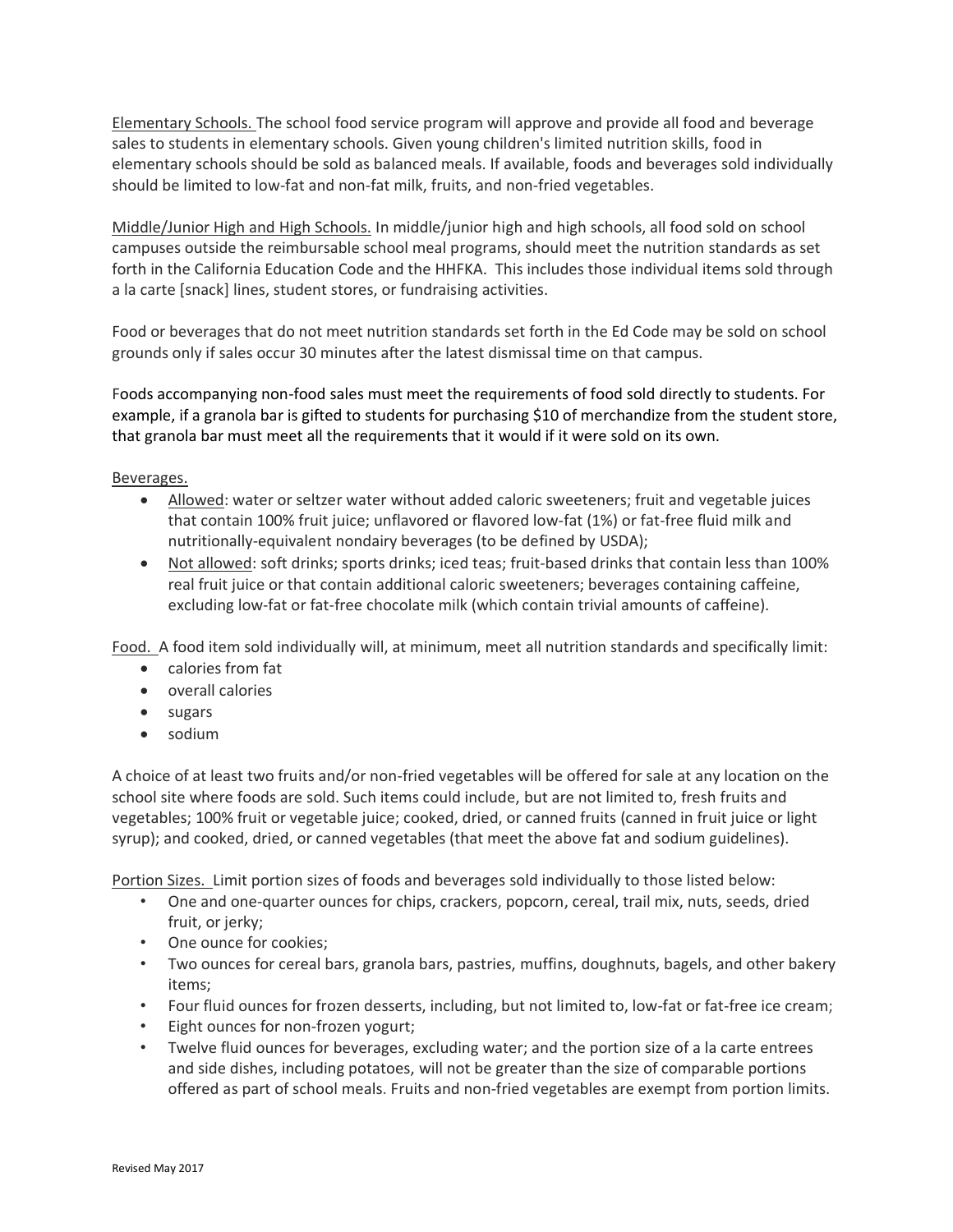Snacks. Snacks served during the school day or in after-school care or enrichment programs will make a positive contribution to children's diets and health, with an emphasis on serving fruits and vegetables as the primary snacks and water as the primary beverage. SHPS schools will assess if and when to offer snacks based on timing of school meals, children's nutritional needs, children's ages, and other considerations. SHPS will disseminate information about how to choose healthful snack items to teachers, after-school program personnel, and parents. If eligible, schools that provide snacks through after-school programs will pursue receiving reimbursements through the National School Lunch Program.

Rewards. SHPS schools will encourage its teachers and staff to avoid using as rewards for academic performance or good behavior food and beverages not meeting the nutrition standards. Furthermore, SHPS teachers and staff will not withhold food or beverages (including food served through school meals) as a punishment.

Celebrations. Schools should limit celebrations that involve food during the school day to no more than one party per class per month. Each party should include no more than one food or beverage that does not meet nutrition standards for foods and beverages sold individually (above). Teachers, especially those at the elementary level, will inform and encourage parents and fellow staff members to choose healthy party options.

School-sponsored Events (such as, but not limited to, athletic events, dances, or performances).Foods and beverages offered or sold at school-sponsored events outside the school day should meet the nutrition standards for meals or for foods and beverages sold individually (above).

# **III. Nutrition and Physical Activity Promotion and Food Marketing**

#### **Nutrition Education and Promotion**

SHPS aims to teach, encourage, and support healthy eating by students. SHPS schools will provide nutrition education and engage in nutrition promotion that:

- is offered at each grade level as part of a sequential, comprehensive, standards-based program designed to provide students with the knowledge and skills necessary to promote and protect their health;
- is part of not only health education classes, but also classroom instruction in subjects such as math, science, language arts, social sciences, and elective subjects;
- includes enjoyable, developmentally-appropriate, culturally-relevant, participatory activities, such as contests, promotions, taste testing, farm visits, and school gardens;
- promotes fruits, vegetables, whole grain products, low-fat and fat-free dairy products, healthy food preparation methods, and health-enhancing nutrition practices;
- emphasizes caloric balance between food intake and energy expenditure (physical activity/exercise);
- links with school meal programs, other school foods, and nutrition-related community services;
- teaches media literacy with an emphasis on food marketing; and
- includes training for teachers and other staff.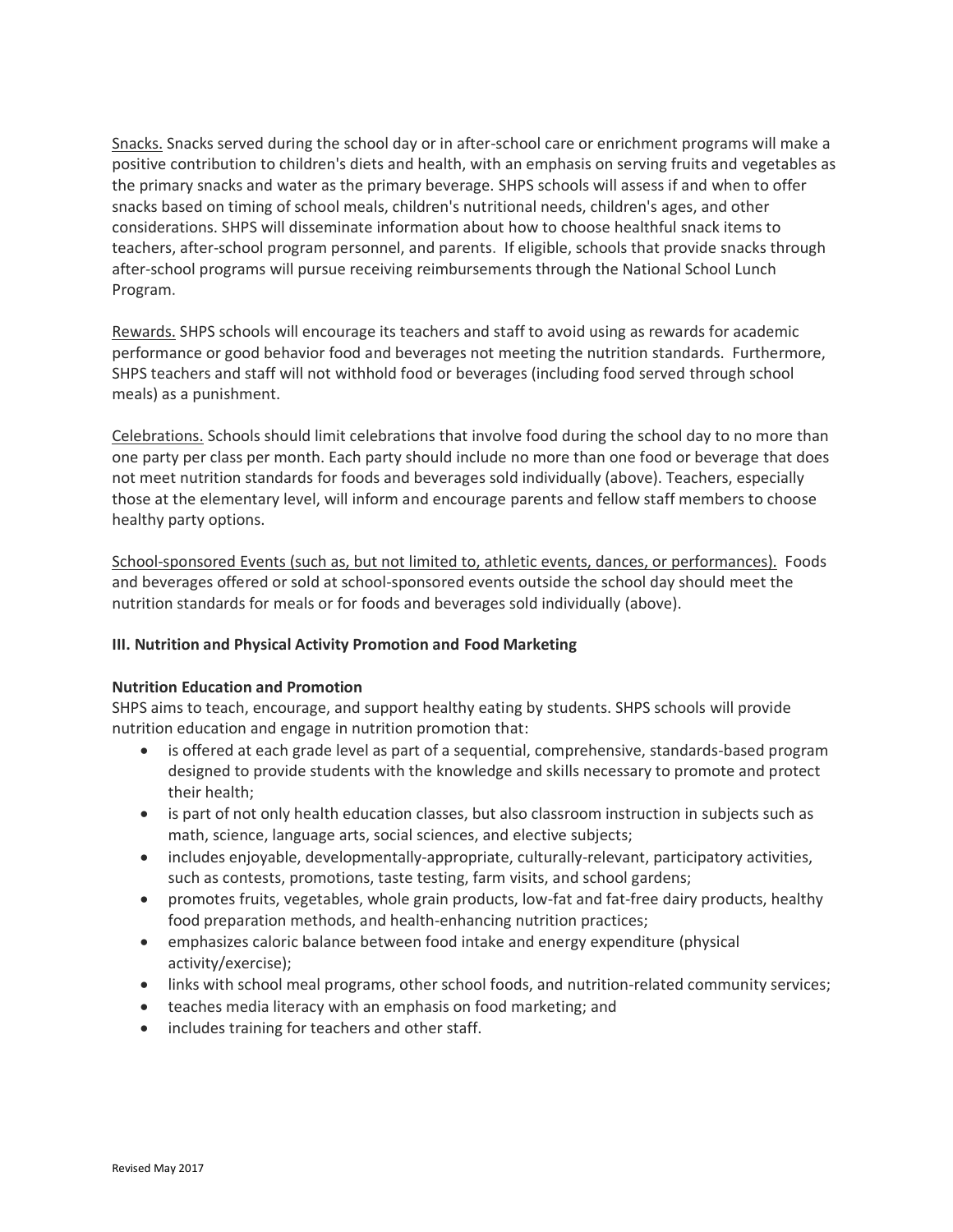### **Integrating Physical Activity into the Classroom Setting**

For students to receive the nationally recommended amount of daily physical activity *(i.e.,* at least 60 minutes per day) and for students to fully embrace regular physical activity as a personal behavior, students need opportunities for physical activity beyond physical education class. Toward that end:

- classroom health education will complement physical education by reinforcing the knowledge and self-management skills needed to maintain a physically-active lifestyle and to reduce time spent on sedentary activities, such as watching television;
- opportunities for physical activity will be incorporated into other subject lessons; and
- classroom teachers will provide short physical activity breaks between lessons or classes, as appropriate.

### **Communication with Parents**

SHPS will support parents' efforts to provide a healthy diet and daily physical activity for their children. SHPS may offer healthy eating seminars for parents, send home nutrition information, post nutrition tips on school websites, and provide nutrient analyses of school menus. Schools should encourage parents to pack healthy lunches and snacks and to refrain from including beverages and foods that do not meet the above nutrition standards for individual foods and beverages. In addition, the district/school may provide opportunities for parents to share their healthy food practices with others in the school community.

SHPS shall use its best efforts to provide information about physical education and other school-based physical activity opportunities before, during, and after the school day and support parents' efforts to provide their children with opportunities to be physically active outside of school. Such supports may include sharing information about physical activity and physical education through websites, newsletters, or other take-home materials, special events, or physical education homework.

#### **Food Marketing in Schools**

School-based marketing will be consistent with nutrition education and health promotion. As such, schools will limit food and beverage marketing to the promotion of foods and beverages that meet the nutrition standards for meals or for foods and beverages sold individually (above). School-based marketing of brands promoting predominantly low-nutrition foods and beverages is prohibited. The promotion of healthy foods, including fruits, vegetables, whole grains, and low-fat dairy products is encouraged.

Examples of marketing techniques include the following: books or curricula, textbook covers, school supplies, scoreboards, school structures, and sports equipment; educational incentive programs that provide food as a reward; programs that provide schools with supplies when families buy low-nutrition food products; in-school television, such as Channel One; free samples or coupons; and food sales through fundraising activities. Marketing activities that promote healthful behaviors (and are therefore allowable) include: pricing structures that promote healthy options in a la carte lines; sales of fruit for fund raisers; and coupons for discount gym memberships.

#### **Staff Wellness**

SHPS highly values the health and well-being of every staff member and will, to the extent practicable, plan and implement activities and policies that support personal efforts by staff to maintain a healthy lifestyle. SHPS should use its best efforts to establish and maintain a district-wide staff wellness committee composed of at least one staff member, school health council member, local hospital representative, dietitian or other health professional, recreation program representative, union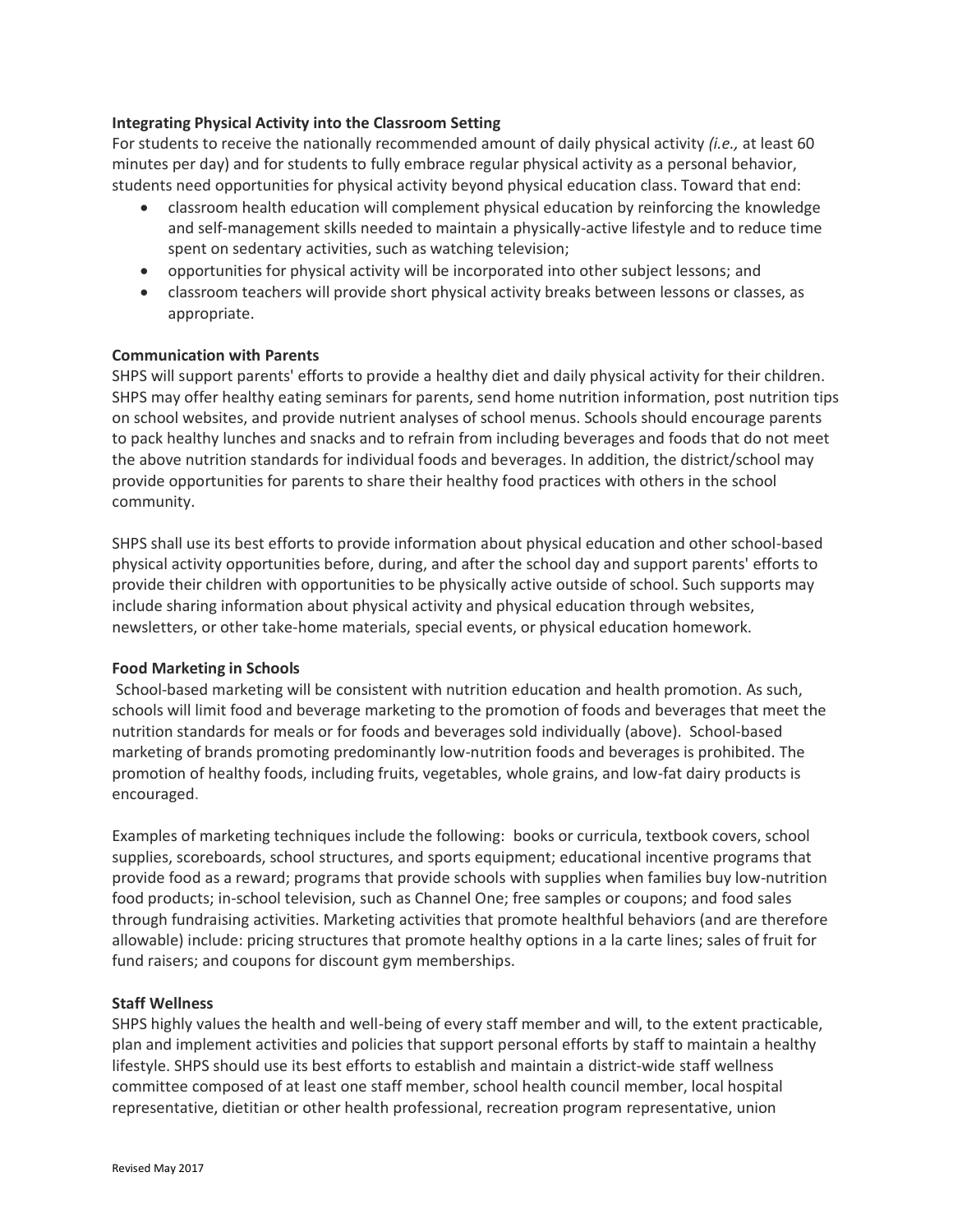representative, and employee benefits specialist. The committee should develop, promote, and oversee a multifaceted plan to promote staff health and wellness. The plan should be based on input solicited from school staff and should outline ways to encourage healthy eating, physical activity, and other elements of a healthy lifestyle among school staff. The staff wellness committee should distribute its plan to the school health council annually.

# **IV. Physical Activity Opportunities and Physical Education**

### **Daily Physical Education (P.E.) K·12**

All students in grades K-9, including students with disabilities, special health-care needs, and in alternative educational settings, will, to the extent practicable, receive daily physical education (or its equivalent of 100 minutes/week for elementary school students grades K-6 and 200 minutes/week for middle and high school students grades 7- 12) for the entire school year.

Students who are not required to participate in Physical Education (those students in grades 10, 11, and 12) shall be provided with the opportunity to participate in a variety of physical education elective courses.

### **Daily Recess**

All elementary school students will have at least 20 minutes a day of supervised recess, preferably outdoors, during which schools should encourage moderate to vigorous physical activity verbally and through the provision of space and equipment.

Schools should discourage extended periods (i.e., periods of two or more hours) of inactivity. When activities, such as mandatory school-wide testing, make it necessary for students to remain indoors for long periods of time, schools should give students periodic breaks during which they are encouraged to stand and be moderately active.

#### **Physical Activity Opportunities Before and After School**

All elementary, middle, and high schools will offer extracurricular physical activity programs, such as physical activity clubs or intramural programs. All high schools, and middle schools as appropriate, will offer interscholastic sports programs. Schools will offer a range of activities that meet the needs, interests, and abilities of all students, including boys, girls, students with disabilities, and students with special health-care needs.

After-school child care and enrichment programs will provide and encourage - verbally and through the provision of space, equipment, and activities - daily periods of moderate to vigorous physical activity for all participants.

#### **Physical Activity and Punishment**

Teachers and other school and community personnel will be encouraged not to use physical activity *(e.g.,* running laps, pushups) or withhold opportunities for physical activity *(e.g.,* recess, physical education) as punishment.

#### **Safe Routes to School**

SHPS will continually assess and, if necessary and to the extent possible, make needed improvements to make it safer and easier for students to walk and bike to school. When appropriate, SHPS will work together with local public works, public safety, and/or police departments in those efforts. SHPS will